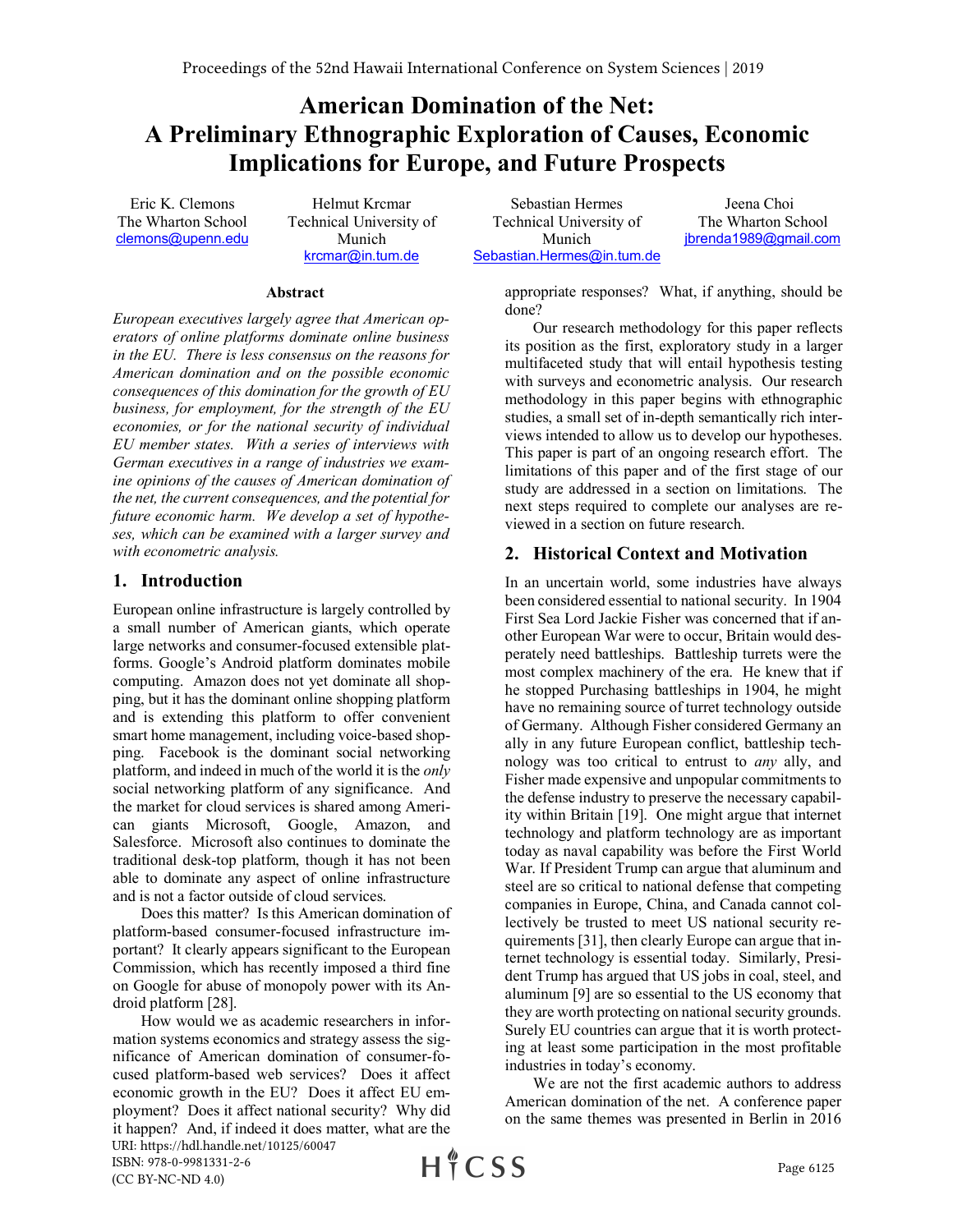[8]. But this paper is the first step we have seen towards an integrated academic study of the problem.

Likewise, we are not the only authors addressing how to proceed to mitigate the domination of the net by American platforms. A coalition of German industrial firms has been studying and writing about how to respond [32]. Their proposal is to form a cross-industry coalition with its own portal, so that German consumers could have a German identity. That is, German consumers could log into future consumer-focused websites using a German login, instead of using the Facebook or Google or Amazon logins. It is not yet clear how this would mitigate any of the risks of American domination. Individuals do not use Facebook or Google or Amazon solely so that they have an ID to log into other systems, and consumers will continue to use Google to search, Facebook to hang out with friends online, and Amazon to shop. This proposal does not address the domination of American platforms in those areas. Again, we believe that our paper is the first step towards an integrated academic study of the extent of the problem and the first attempt at developing a strategy for responding.

### **3. Review of the Role of Semantically Rich Case Studies**

Perhaps the most important proponent of using ethnographic observation and semantically rich case studies for the generation of testable hypotheses is [13]. Moreover, others have explored the significance of such studies specifically in the field of information systems research; see, for example, [20] and [3].

We feel that the questions we are asking are important, but that we are not yet ready to conduct more formal research. Until we are certain we are asking the right questions and asking all of the right questions, it is premature to conduct large surveys to explore the answers to those questions. Until we know whether executives believe that economic harm has occurred, and until we know what factors executives believe are significant or what sectors have been affected, it may likewise be premature to begin our statistical analyses. [21] provides *moral support* for assessing importance before conducting our formal research.

In the development of any field or discipline, there comes a period where 'respectability' insidiously reigns. ... Subtly, choices are made which profoundly affect the field: methodological rigor and precision become prized over phenomenological significance, researching over scholarship, conceptual edifices for scientists only, and reification over elucidation. [21, p. 5]

We do expect to have statistical significance in the later elements of our study of American domination of the net in Europe. However, [22] reminds us that statistical significance alone is not sufficient. It does not provide an explanation of causal mechanisms, and

thus does not provide corroboration of theories. Moreover, statistical significance alone does not provide guidance for strategic responses:

[T]he finding of statistical significance is perhaps the least important attribute of a good experiment: it is *never* a sufficient condition for concluding that theory has been corroborated, [nor] that a useful empirical fact has been established with reasonable confidence. ... The value of any research can be determined, not from the statistical results, but only by skilled subjective evaluation of the coherence and reasonableness of the theory, the degree of experimental control employed, the sophistication of the measuring techniques, the scientific or practical importance of the phenomena studied, and so on. [22, p. 158- 159]

Even earlier, [18] defends the essential, indeed foundational role of subjective, qualitative data in tying together empirical research:

Qualitative data and analysis function as the glue that cements the interpretation of multimethod results. In one respect, qualitative data are used as the critical counter-point to quantitative methods. [18, p.609]

More recently, information systems researchers have published case studies that were used to develop theories, which we subsequently explored and tested by others. See for example, [6], who used the case study of Capital One to formulate the theory of newly vulnerable markets. The same authors then used a later, larger study of Capital One, after it had expanded into other lines of business, to test the theory [7]. Their use of Capital One was selected because it provided a natural experiment, consistent with the philosophy of [13] and [20] for using case studies. Subsequent studies by other authors have also used case studies in information systems to test the theory of newly vulnerable markets; see, for example [15].

## **4. The Historical Role of Platforms and of Platform Envelopment**

The recent attention to the platform revolution [23] suggests that platform operators have gained power only recently, and that platform envelopment as a form of monopoly power may be quite recent. The most obvious example of a platform-based strategy and the ability to develop monopoly power is Google and the development of Android, described more fully below.

The most recent case resolved by litigation was the American Department of Justice complaint against Microsoft for bundling features like Internet Explorer into their Windows operating system, pre-installing Internet Explorer, and creating interoperability problems for Netscape.

But the problems proposed by extensible technology platforms and by the use of platform envelopment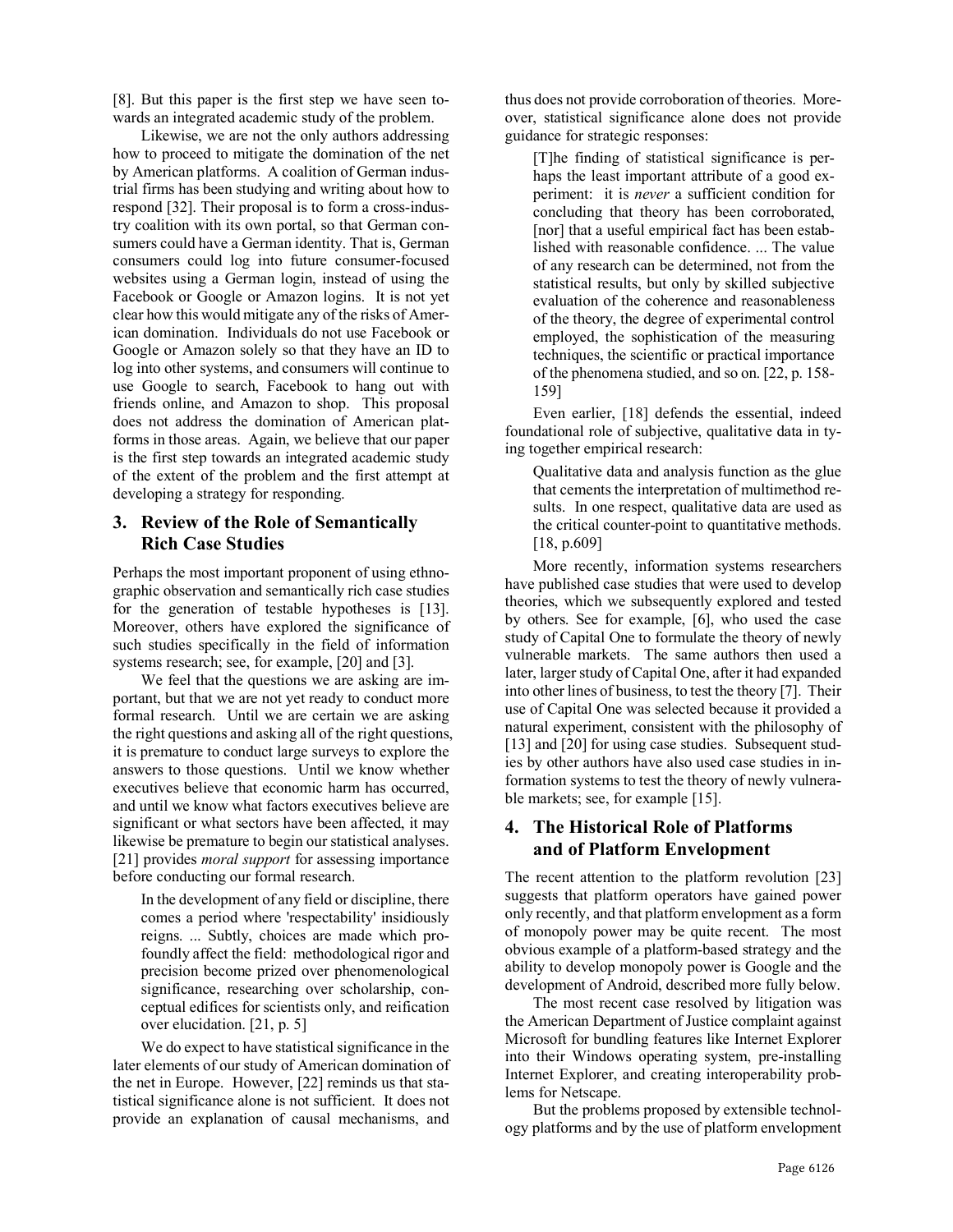strategies to gain monopoly power have existed for decades. For example, AT&T operated the first commercially successful radio station, WEAF, in New York in 1922. The Federal Radio Commission, the precursor to the Federal Communications Commission, was concerned that since AT&T was the only operator of long distance telecommunications in the US, AT&T could deny other operators of radio stations the technology they needed to create multi-station networks, by denying them the ability to transmit signals over land lines to remote locations for rebroadcast. The Commission therefore forced AT&T to choose between operating a commercial radio station or operating its telephony business, effectively ending their platform envelopment strategy [34].

## **5. Motivation and Propositions, Used to Generate Hypotheses**

Our initial expectations when starting this study were that American firms had earned billions of Euros monetizing private and personal information, in ways that were illegal for European firms. This gave American firms an incentive to enter markets that European firms did not have. Google's advertising business is its largest revenue source, and it is largely based on revenue streams from monetizing information based on individual customers' search history, email, GPS data, and numerous other sources. Facebook's largest revenue stream likewise comes from monetizing private information from its billions of users. Since there are no effective European competitors, these American giants enjoy near-monopoly power in the EU.

Additionally, we expected that American firms then used their core businesses to develop platform envelopment strategies [14, 23, 24], leveraging their near monopolies to dominate other business sectors. Google used revenue from paid search to develop Android. It used the Mobile Application Distribution Agreement (MADA) to control placement of applications on all Android devices [11, 12]. The control created by the MADA gave Google the power to determine which apps could succeed, and which apps could not succeed in Europe. Indeed, abuse of the Android platform to obtain unfair (monopoly) advantage is the basis of the most recent 2018 EU Competition Commission's complaint against Google [29].

Google is not alone in leveraging power in one core area to develop a powerful platform with a platform envelopment strategy. Amazon has used its domination of online sales to develop massive control over online books, and Apple has used its domination of online music sales to support very aggressive pricing models in its negotiations with music publishers, though neither of these appear to approach full monopoly power.

The creation and defense of a sequence of monopolies clearly violated both European and American antitrust law, and was the basis of the Department of Justice's successful litigation against Microsoft in 1998 [4]. See complaint: [33]. And yet, the courts' understanding of monopoly power in a platform envelopment strategy is less mature and less complete than the understanding of monopoly power in more traditional settings, especially in manufacturing.

Thus, our expectation was that the revenue source created by monetizing private information, when skillfully combined with leveraging initial monopoly positions to develop subsequent platform-based monopolies, would be widely seen as the basis of American domination.

## **6. Description of Recent Major Privacy Violations**

Table 1 (at end) lists 49 major incidents of privacy violations as reported in the global mass media. The incidents occurred over the past eight years, and they originated almost equally within the US and outside the US. The references to the source material used to create these tables will be available online as Appendix A, which includes 52 articles obtained from published news reports.

As we expected, the bulk of the reported incidents were against American firms. The vast majority, 40 out of 49 incidents or 82%, were against American firms. When formal complaints are examined the ratio is even more striking, with 25 out of 26, or 96% of complaints filed against American firms. Additionally, further examination indicated that many of these privacy violations were of economic, competitive, and strategic importance to these American firms. Not surprisingly, we found that a slight majority, 17 of 28 or 61% of the formal complaints were filed in the EU. Again not surprisingly, we found that the EU, and Germany in particular, were more likely to impose some form of punishment, with 13 out of 22 or 59% of penalties imposed in the EU. Finally, and not surprisingly, the vast majority of penalties, 21 out of 22 or 95%, were imposed against US firms.

Although we were able to substantiate empirically the role of monetizing privacy to create massive revenue streams that were not available to European firms, as described below our interviews did not show that executives shared our beliefs in the importance of either privacy violations or antimonopoly violations as the principal source of American companies' online power. It was necessary to develop a more comprehensive explanation for the domination of the net in the EU by a small number of American platform operators.

## **7. Results of Our Interviews**

In June of 2018 we conducted 10 interviews with executives or officers in 8 organizations, including financial services, software services, manufacturers of consumer appliances, manufacturers of heavy industrial equipment, automobile manufacture, and the German military. All of these interviews were with German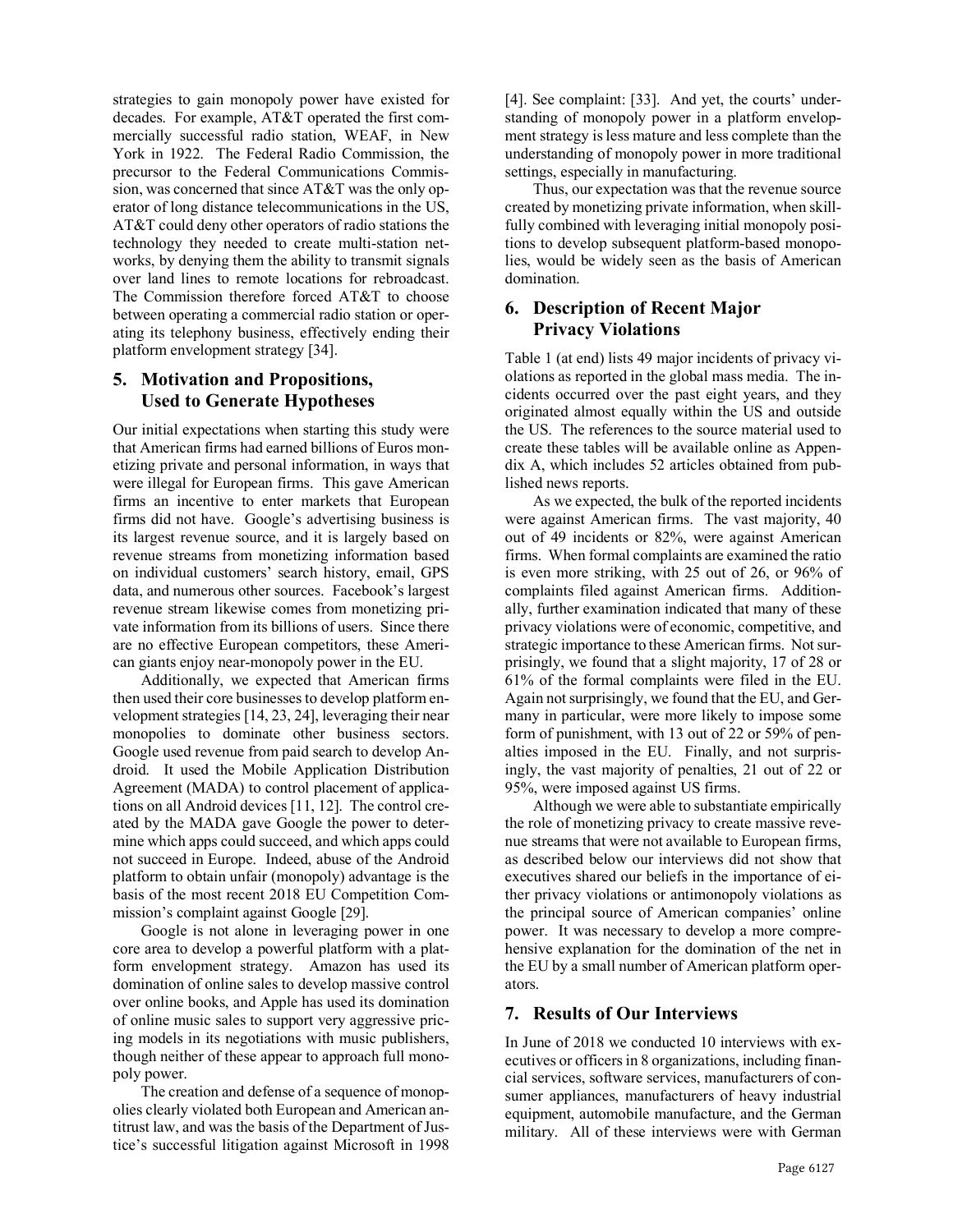firms, which is a serious limitation that will be addressed in subsequent studies. While the EU is intended to function as a single market, it is not clear that all European executives face the same problems or have the same reactions to them.

 Our interviews showed that our initial assumptions were far too simplistic, at least as an explanation of the beliefs of our German interview subjects. The results of our interviews are summarized below. We reported all of the answers suggested by our interview subjects; we list them by our subjective assessment of the strength of the subjects' beliefs and of the frequency with which individual ideas were suggested by different executives.

## 7.1. Why do American firms dominate the net in Europe?

American firms faced a *single market* with a single regulatory regime while European firms faced fragmented markets with different national preferences, different languages, and different regulatory regimes. American firms were able to gain economies of scale quickly, which allowed them to achieve positive network effects and to achieve economies of scale on development and operating expenses.

American firms entered first, and achieved network effects and economies of scale first simply because of *first mover effects*. The American firms were lucky enough to enter first, capture the market first, learn about consumer preferences first, and their advantage is a result of a lack of initiative among German companies when considering online opportunities.

American *venture capital firms are more familiar with speculative ventures* in information systems and have a more sophisticated attitude towards risk. German venture capital firms avoided losses, and most speculative ventures do fail. American firms managed their portfolios and were seeking 20X returns on a few winners. While German firms were avoiding losses and avoiding speculation, American firms were content to lose their investments 90% of the time, since if they achieved 20X 10% of the time they would still be doubling their money quickly.

*American entrepreneurs and executives had different attitudes towards risk and towards public disapproval*, and were willing to risk legal censure or public disapproval. German firms avoided anything that was not yet known to be legal and acceptable to the public. American firms risked anything that had not been shown to be illegal, or had not yet been successfully prosecuted as illegal. This is also supported by tables 1 and 2. American firms were also more willing to risk public disapproval. As Google CEO Eric Schmidt declared, his job was to understand what the public considered creepy, and to take Google as close to the creepy line as possible. "There is what I call the creepy line. The Google policy on a lot of things is to get right up to the creepy line and not cross it." [26]

American firms benefited from *lax enforcement of privacy law in the US and lax enforcement of privacy law against US firms operating in Europe.* While this was suggested by some executives late in their interviews, it did not receive nearly the degree of significance we anticipated when planning our studies.

American firms were able to *implement platform envelopment strategies because of lax enforcement of antitrust law in the US and antimonopoly law in the EU*  or because of *outdated antitrust law in the US and antimonopoly law in the EU*. While this was acknowledged as potentially significant when we suggested it during our interviews, it was not volunteered or suggested by any interview subjects as a significant cause of the domination of the net by American platform operators.

## 7.2. Is the American domination of the net significant in any way?

*Yes*, because this domination represents *domination by a few giant platform operators with near monopoly power* in their respective spheres of influence. The fact that the firms are all American is not significant.

*Yes,* because this domination represents *lost profits,*  which are earned by foreign firms and not EU firms. The repatriation of profits represents a significant drag on or tax on the economies of European nations.

*Yes,* because this domination represents *lost employment opportunities* within the EU. Almost all employment in internet giants is employment by American firms.

*Yes,* because the cost of paying for services from monopoly platform operators may be excessive. Google's charges for keywords is already a significant tax on commerce in the EU, and Amazon has the power to demand significant rebates from European firms that wish to sell to their consumers in their home market.

*Yes,* because *American firms' lax attention to social norms allows fake news to prosper, which represents a threat to the functioning of democracy*. Facebook's role in the manipulation of public opinion before the 2016 presidential election [1, 25], and its manipulation of public opinion before the Brexit vote [30], are both significant examples.

*Yes, because* European firms will have *fewer opportunities to expand* in the future than their American counterparts. Future online applications will increasingly require integration into existing platforms, and European firms would systematically be denied access while applications developed by the platforms themselves would dominate. *future ops*

*Yes, there are significant threats to the national security of all members of the EU.* The one military office we spoke to said that the current situation was certainly grounds for concern. He argued that *national security concerns* existed any time key infrastructure,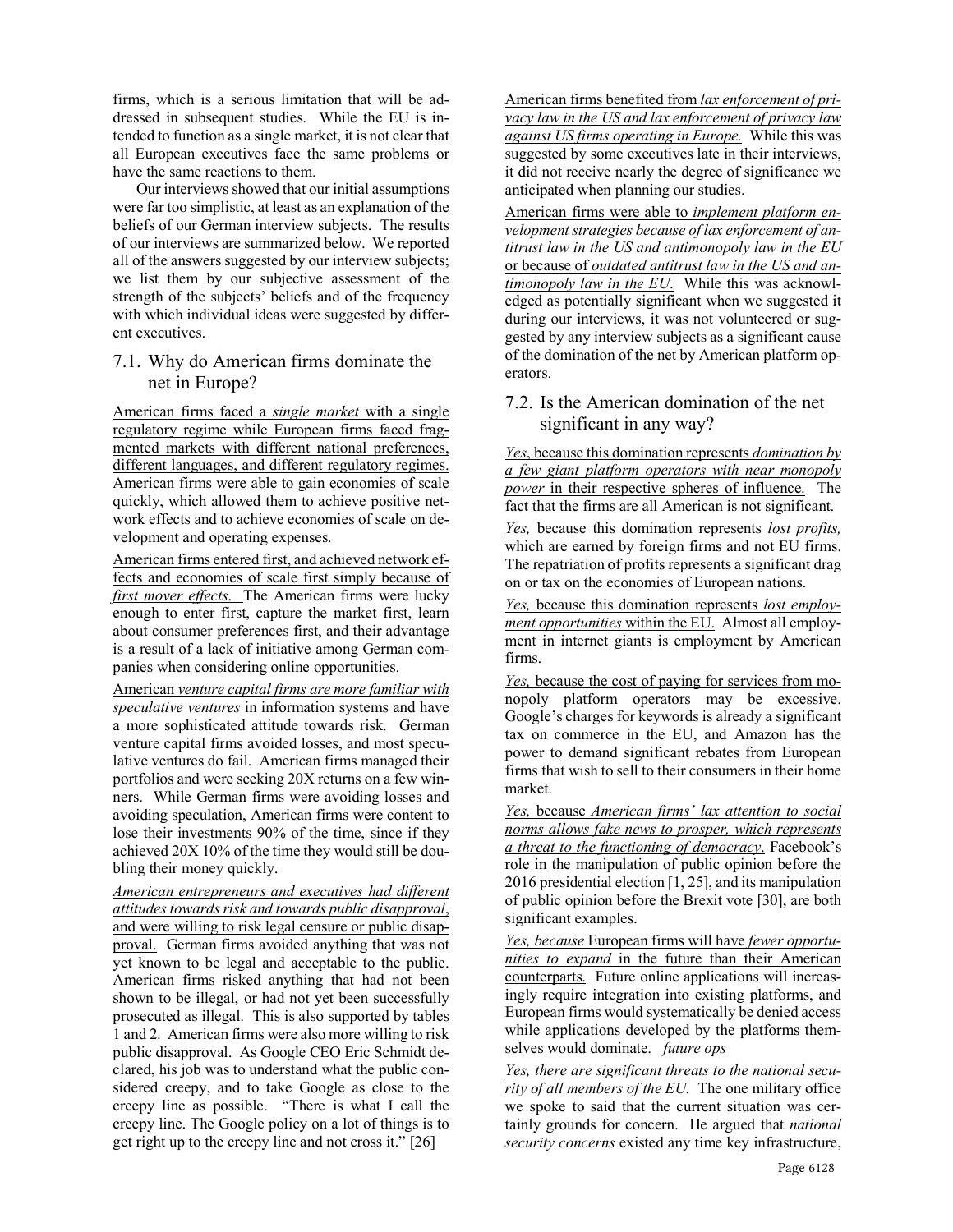any key infrastructure, was operated entirely by foreign companies. He also believed that the risks were exacerbated as American culture and American interests appeared to be diverging rapidly from those of the EU.

*No, Domination by a small number of American platforms does not matter at all.* One interview subject said, in essence, the following. We are a global firm. We obey all the laws of all the countries in which we operate. Our competitors do as well. While we may face threats from competitors that understand the use of the net for customer support better than we do, we are not affected by Google, Facebook, Amazon, or other firms. We sell to giant industrial firms and to national governments; our customers do not search for sellers through Google, do not look on Facebook pages to make their purchasing decisions, and do not purchase on Amazon.

## 7.3. Will American domination of the net be significant in the future?

*Yes,* domination by a small number of American platforms will become more significant in the future as a result of the *increasing importance of the internet of things*. More functions in the home will be integrated into platforms operated by American firms, especially Google Home and Amazon Alexa. These firms will exclude EU partners and will extend their own platform capabilities and their own domination.

*Yes,* EU retailers and manufacturers of small home appliances will have to *pay significant fees to the American platforms for access to their own consumers.* This is analogous to the high fees that some sellers today have to pay for positioning in search.

*Yes,* American operators of extensive platforms already have much more experience integrating functionality and managing complexity, and will *provide better and more complete customer experience* than any single EU firm or even any single EU industry. No individual European firm, and no single European industry, will be able to provide the level of functionality and the level of convenience offered by American platform operators.

*Yes.* As American platform operators gain power and their presence becomes more universal under the internet of things, *national security concerns* will become even more severe. American platform operators may be able to sabotage European homes, European roadways, and European manufacturing. This is exacerbated by trade wars and by the diverging cultural values of European and American societies.

*No.* German industry is already forging *intra-industry alliances*, such as the cooperation among automobile manufacturers. As a result, they will be able to provide smart car-to-car and car-to-road management, smart train-to-train and train to track and train to maintenance schedule management, and will be able to do so

without need for any American intermediation.

## 7.4. Impact of the New General Data Protection Regulation

What impact will the new General Data Protection Regulation have on the balance between EU and American firms and how will it affect the power of currently dominant platform operators?

*None.* It is already *too late* for EU firms to recover their competitive position.

*Positive.* It will limit platforms' ability to commit privacy abuses in the future, which will *level the playing field* at least partially.

*Positive.* It will increase *transparency*, so users will be concerned if their data are abused. It will permit *transportability,* so users who are dissatisfied with the way their data are used on Facebook can, in theory, easily migrate along with their friends to a new competing website that provides a "cleaner" service.

*Negative.* EU firms will be held to even stricter standards while US platform operators will continue to ignore local regulations.

## **8. Hypotheses**

We developed five hypotheses as a result of our interviews. We developed a sixth hypothesis when we planned how we might further explore whether the results of executives' beliefs, as expressed in surveys, were reflected in company performance, as reflected in econometric data.

We note that it would be bad research design to attempt to test six hypotheses with ten data points. However, in this paper we are not testing any hypotheses. We did generate our six hypotheses from conversations with only ten individuals, but these conversations averaged over an hour, and there was ample opportunity to explore a large number of topics. These topics were then reduced to six hypotheses.

We also note that all of our initial interviews were with German executives, and that our hypotheses all make statements about European executives. This is a serious limitation, which will be addressed in two ways in subsequent phases of the study. We will conduct interviews in other EU countries. And we conduct our surveys in enough EU countries to examine national differences in the responses we receive.

*Hypothesis H1*: European executives in all industries are aware of American domination of net-based businesses.

*Hypothesis H2*: European executives in all industries are concerned about American domination of netbased businesses.

*Hypothesis H2A*: European executives whose businesses require consumer interaction for retail sales are extremely concerned.

*Hypothesis H2B*: European executives whose busi-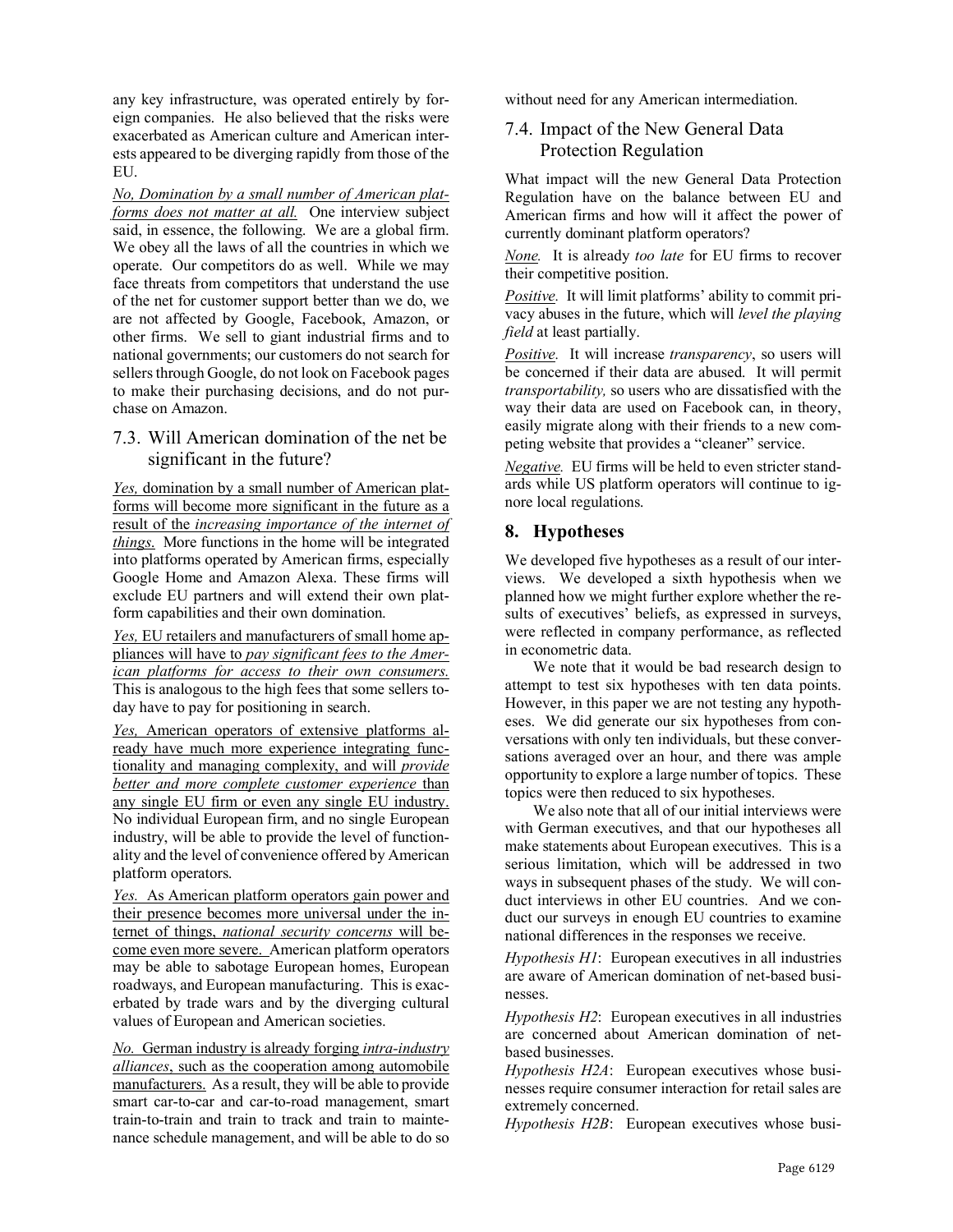nesses require selling software to individuals are extremely concerned.

*Hypothesis H2C*: European executives whose businesses require distributing consumer-focused software through to individuals through online platforms are extremely concerned.

*Hypothesis H2D*: European executives whose businesses require selling cloud-based services to corporations are extremely concerned.

*Hypothesis H2E*: European military officers are extremely concerned.

*Hypothesis H2F*: European executives whose businesses require intense interaction between their companies and their consumer products after sales are extremely concerned.

*Hypothesis H3*: European executives do not agree on the causes of American domination of net-based businesses.

*Hypothesis H3A*: Some European executives believe American domination is due to advantages resulting from selling into a single market.

*Hypothesis H3B*: Some European executives believe American domination is due to first mover advantages. *Hypothesis H3C*: Some European executives believe American domination is due to a greater appetite for risk among venture capital and private equity firms.

*Hypothesis H3D*: Some European executives believe American domination is due to a greater willingness to skirt the limits of the law or the limits of enforcement of the law.

*Hypothesis H3E*: Some European executives believe American domination is due to lax enforcement of privacy laws, lax enforcement of antimonopoly law, gaps in monopoly law, or some combination of these factors.

*Hypothesis H4*: European executives do not agree on the future impact of the internet of things.

*Hypothesis H4A*: Some European executives believe that the internet of things will create new problems for manufacturers of products that require interaction between the company and their products after sale, because giant platforms are better positioned to control interactions with consumers.

*Hypothesis H4B*: Military officers believe that the internet of things will create new national security problems, due to the loss of control of critical infrastructure.

*Hypothesis H4C*: Some European executives believe that the internet of things will create no new problems for them, because their companies or their industries will be able to respond effectively.

Hypothesis *H5*: European executives do not agree on the way forward, or on the nature of appropriate responses to American domination of the net.

*Hypothesis H5A*: Some European executives believe that it is too late for any effective response.

*Hypothesis H5B*: Some European executives believe that better privacy regulation and better enforcement under the GDPR may help reduce the dominance of American platform operators.

*Hypothesis H5C*: Some European executives believe that the transparency and transportability control offered by the GDPR may help reduce the dominance of American platform operators.

*Hypothesis H5D*: Some European executives believe that clarification, modernization, and enforcement of antitrust law may help reduce the dominance of American platform operators.

*Hypothesis H5E*: Some European executives believe that cooperation within their industries may provide meaningful alternatives to existing platforms and thus may help reduce the dominance of American platform operators.

*Hypothesis H6*: The impact of American platform operators' domination of the net can be measured.

*Hypothesis H6A*: Traditional European chemical companies like AGFA and heavy industrial manufacturers like Siemens are performing at their traditional levels and have not yet been affected.

*Hypothesis H6B*: Traditional European service firms like Allianz and Deutsche Bank are performing at their traditional levels and have not yet been affected.

*Hypothesis H6C*: Traditional European retailers are starting to show the impact of competition from online sellers.

*Hypothesis H6D*: Software vendors like SAP are not affected in their traditional businesses but are unable to expand into areas like cloud services.

*Hypothesis H6E*: The EU equivalents of Giant pure internet companies like Google and Facebook are totally absent, and app developers are surviving only at the fringes and cannot compete successfully in critical areas like mapping or mail.

#### **9. Limitations of Our Current Research**

We see six limitations in our current research, all of which will be addressed in the subsequent stages of our research program.

- The first and most obvious limitation is the fact that all of our subjects were German executives. This would be a problem if executives in other major EU economies face a different set of problems.
- The second limitation is a result of the small size of our initial sample [5, 27]. While a ten interviews may be enough to identify the set of critical issues, it is certainly not enough to identify their relative importance.
- Interviewer bias may be significant [2, 17]. We have our own expectations about how the netbased economy works and about how platform industries operate. We may have unconsciously led or subjects in directions that we expected them to follow, or we may have unconsciously interpreted their comments in ways that supported our expectations.
- Recency bias may be significant [10, 16]. The new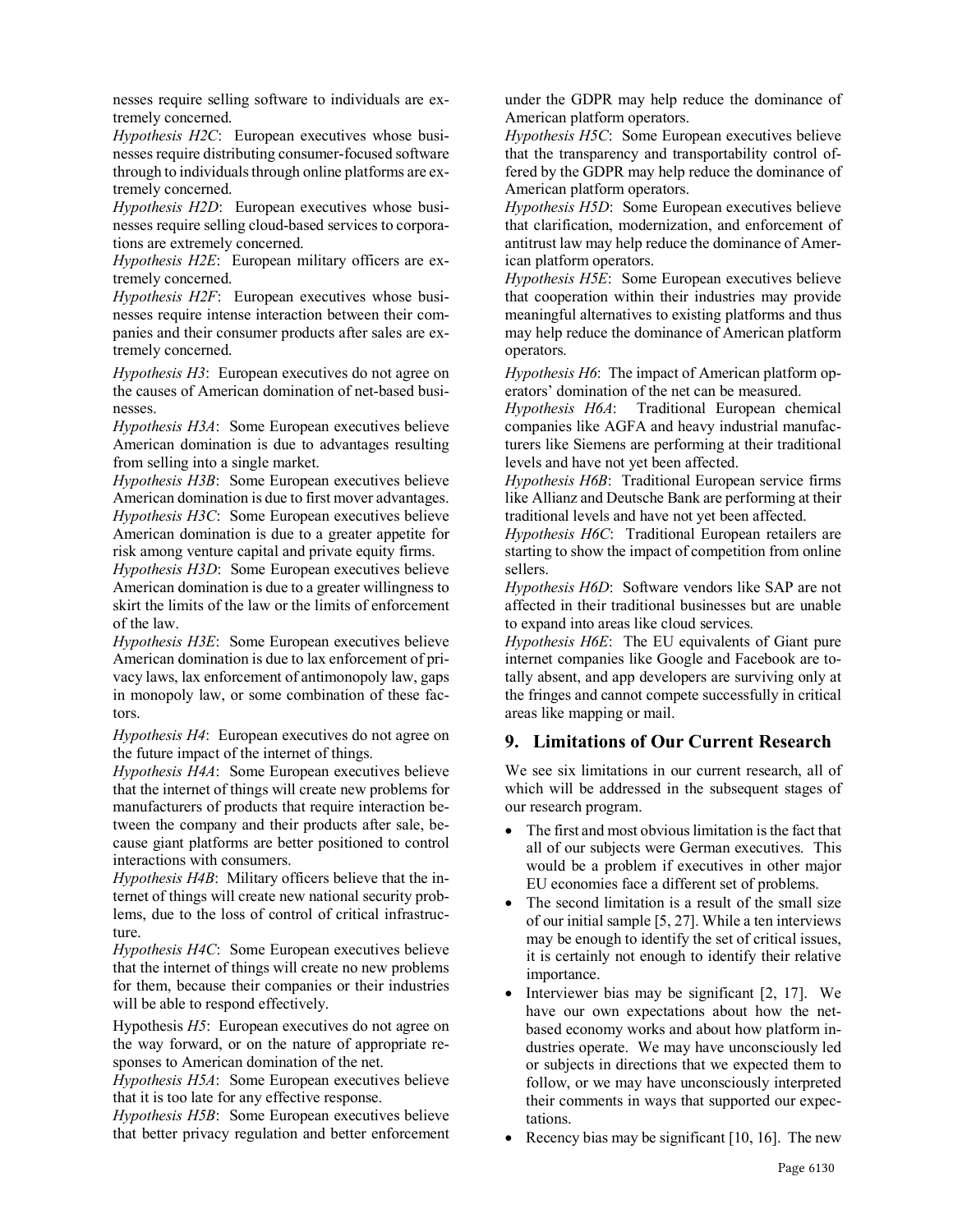General Data Protection Regulation had gone into effect days before our interviews and may had caused viewers to see privacy violations as a greater contributor to American domination than they would have previously. Alternatively, the implementation of the GDPR or may have led subjects to see the problem of privacy violation as more completely solved than they would have seen it before and thus as a less significant element in the domination of the net by American platform operators.

- Other, well-known effects may be significant, such as *participant bias*. Often in experiments where subjects are paid they seek to "to a good job" and they attempt to guess what the experimenters want to observe and then try to respond accordingly. That is not likely to be a factor here, but there is still a possibility that subjects may have attempted to cooperate and may have attempted to provide the answers we expected.
- Finally, while attitudinal studies will help us understand why certain effects may have occurred, they cannot demonstrate that they have indeed already occurred. Attitudinal studies complement econometric analyses, but they cannot substitute for econometric analyses.

## **10. Future Research — Addressing The Limitations of Our Current Research.**

Our future research has three key elements. First we will conduct a additional interviews with executives in France, Britain, and Denmark, to learn if there are additional issues we should have included when constructing our hypotheses. Next, we will survey a broad executives in different positions, and in a wider range of industries, in Germany and elsewhere in the EU. We will also include government officials, industry associations, and military officers in our survey. This survey will specifically address our attitudinal hypotheses. We will determine if these executives believe that there is a problem with the domination of the net by American platform operators. We will determine, for those executives who do believe that there is a problem, what they believe the causes were.

Finally, we will conduct econometric analyses to determine where EU firms have demonstrably suffered adverse effects that could be explained by American domination of the net. Even if we can demonstrate harm we will not have established causality of course. But we will have demonstrated that there are economic effects that are consistent with the beliefs of European executives, and that are at least correlated with the effects of American domination of the net.

## **11. Summary and Contributions**

We feel that the topic of control of online infrastructure is vitally important. As trade in services becomes more important, and as international trade disputes are increasing, it is important to understand the extent to which domination of the net by American platform operators does or does not affect the EU economy. We believe that our interviews have enabled us to create a set of testable hypotheses, which makes a modest contribution to our understanding of this phenomenon. While there is universal agreement among our interview subjects that the net is dominated by American operators of platforms, there was little consensus on causes, effects, or appropriate responses. Our survey will allow us to assess the perceived relative importance of different factors, as causes, as impacts, and as responses.

#### **12. References**

- [1] Allcott, H., and Gentzkow, M. (2017). Social media and fake news in the 2016 election. *Journal of Economic Perspectives, 31*(2), 211-236.
- [2] Bailar, B., Bailey, L., and Stevens, J. (1977). Measures of interviewer bias and variance. *Journal of Marketing Research*, 337-343.
- [3] Benbasat, I., Goldstein, D. K., and Mead, M. (1987). The case research strategy in studies of information systems. *MIS Quarterly, 11*(3), 369- 386.
- [4] Bittlingmayer, G., and Hazlett, T. W. (2000). DOS Kapital: Has antitrust action against Microsoft created value in the computer industry? *Journal of Financial Economics, 55*(3), 329-359.
- [5] Button, K. S., Ioannidis, J. P., Mokrysz, C., Nosek, B. A., Flint, J., Robinson, E. S., and Munafò, M. R. (2013). Power failure: why small sample size undermines the reliability of neuroscience. *Nature Reviews Neuroscience, 14*(5), 365-376.
- [6] Clemons, E. K., and Thatcher, M. E. (1998). *Capital One: Exploiting an information-based strategy.* Paper presented at the System Sciences, 1998., Proceedings of the Thirty-First Hawaii International Conference on.
- [7] Clemons, E. K. and Thatcher, M. E. (2008). "Capital One Financial and a Decade of Experience with Newly Vulnerable Markets: Some Propositions Concerning the Competitive Advantage of New Entrants", *Journal of Strategic Information Systems*, Vol. 17, No. 3, Sept. 2008, pp. 179-189.
- [8] Clemons, E. K., and Wilson, J. (2016). Selbstschutz ist nicht gleich Protektionismus. Retrieved from www.huffingtonpost.de/eric-kclemons/eu-datenschutz-rechtswidrigeunternehmenspraktiken\_b\_8490876.html
- [9] Dlouhy, J. A. (2018) "Trump's Coal Gambit May Yield Political Points But Not Mining Jobs", Bloomberg, June 14, 2018, www.bloomberg.com/news/articles/2018-06- 14/trump-s-coal-gambit-may-yield-politicalpoints-not-mining-jobs.
- [10]Eagle, N., Pentland, A. S., and Lazer, D. (2009).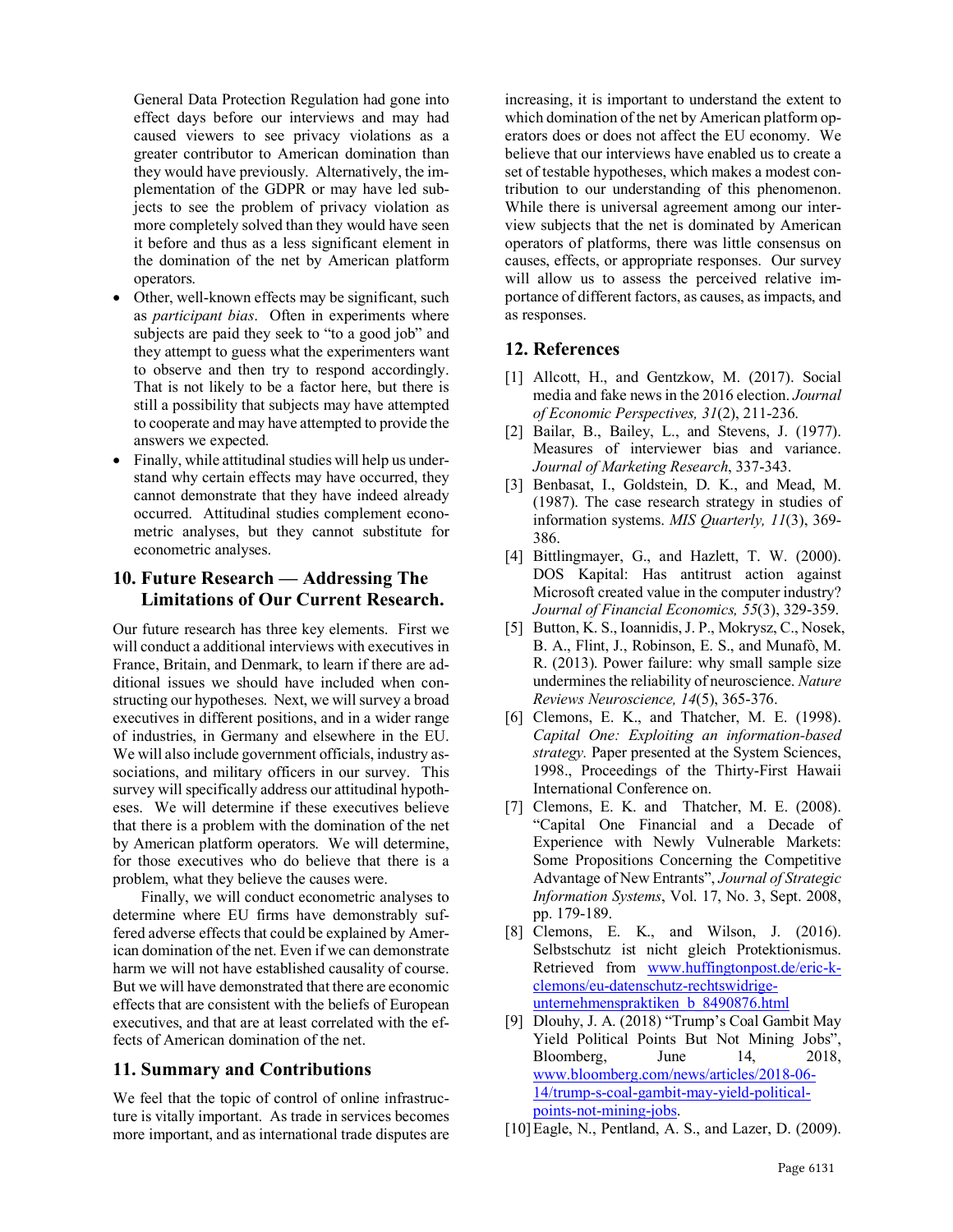Inferring friendship network structure by using mobile phone data. *Proceedings of the national academy of sciences, 106*(36), 15274-15278.

- [11]Edelman, B. (2015). Does Google leverage market power through tying and bundling? *Journal of Competition Law and Economics, 11*(2), 365-400.
- [12]Edelman, B., and Geradin, D. (2016). Android and competition law: exploring and assessing Google's practices in mobile. *European Competition Journal, 12*(2-3), 159-194.
- [13]Eisenhardt, K. M. (1989). Building theories from case study research. *Academy of management review, 14*(4), 532-550.
- [14]Eisenmann, T., Parker, G., and Van Alstyne, M. W. (2006). Strategies for two-sided markets. *Harvard business review, 84*(10), 92.
- [15]Granados, N. F., Kauffman, R. J., and King, B. (2008). How has electronic travel distribution been transformed? A test of the theory of newly vulnerable markets. *Journal of Management Information Systems, 25*(2), 73-96.
- [16] Hallowell, M. R., and Gambatese, J. A. (2010). Qualitative research: Application of the Delphi method to CEM research. *Journal of construction engineering and management, 136*(1), 99-107.
- [17] Hildum, D. C., and Brown, R. W. (1956). Verbal reinforcement and interviewer bias. *The Journal of Abnormal and Social Psychology, 53*(1), 108- 111.
- [18]Jick, T. D. (1979). Mixing qualitative and quantitative methods: Triangulation in action. *Administrative science quarterly, 24*(4), 602-611.
- [19]Lambert, N. A. (1995). Admiral Sir John Fisher and the concept of flotilla defence, 1904-1909. *The Journal of Military History, 59*(4), 639-660.
- [20]Lee, A. S. (1989). "A Scientific Method for MIS Case Studies", *MIS Quarterly* , March 1989, pp. 33-49.
- [21]Lundberg, C. C. (1976). Hypothesis creation in organizational behavior research. *Academy of management review, 1*(2), 5-12.
- [22]Lykken, D. T. (1968). Statistical significance in psychological research. *Psychological bulletin, 70*(3p1), 151-159.
- [23] Parker, G. G., and Van Alstyne, M. W. (2005). Two-sided network effects: A theory of information product design. *Management science, 51*(10), 1494-1504.
- [24]Parker, G. and Van Alsyne, M. (2016) *Platform Revolution: How Networked Markets Are Transforming the Economy - and How to Make Them Work for You,* W. W. Norton & Company, pp. 352.
- [25]Rainie, H., Anderson, J. Q., and Albright, J. (2017). *The future of free speech, trolls, anonymity and fake news online*: Pew Research Center Washington, DC.
- [26] Saint, N. (2010). Eric Schmidt: Google's Policy Is

To "Get Right Up To The Creepy Line And Not Cross It". Retrieved from www.businessinsider.com/eric-schmidt-googlespolicy-is-to-get-right-up-to-the-creepy-line-andnot-cross-it-2010-10?IR=T

- [27]Sandelowski, M. (1995). Sample size in qualitative research. *Research in nursing and health, 18*(2), 179-183.
- [28]Satariano, A. and Nicas, J. "E.U. Fines Google \$5.1 Billion in Android Antitrust Case", *The New York Times*, July 18, 2018, www.nytimes.com/2018/07/18/technology/googl e-eu-android-fine.html.
- [29]Sayer, P. (2018). "Android and antitrust: The EU's Google case explained", ComputerWorld, June 7, 2018, www.computerworld.com/article/3279954/mobil e-wireless/android-and-antitrust-the-eus-googlecase-explained.html.
- [30]Speed, E., and Mannion, R. (2017). The rise of post-truth populism in pluralist liberal democracies: challenges for health policy. *International journal of health policy and management, 6*(5), 249-251.
- [31]Swanson , A. "White House to Impose Metal Tariffs on E.U., Canada and Mexico", *The New York Times*, www.nytimes.com/2018/05/31/us/politics/trumpaluminum-steel-tariffs.html.
- [32] The Local. (2017). German corporations team up against US tech heavyweights with new platform. Retrieved from the from the set of the set of the set of the set of the set of the set of the set of the set of the set of the set of the set of the set of the set of the set of the set of the set of the set of the set of www.thelocal.de/20170828/germancorporations-team-up-against-us-techheavyweights-with-new-platform.
- [33] U.S. Department of Justice. (1998). Complaint : U.S. v. Microsoft Corp. Retrieved from www.justice.gov/atr/complaint-us-v-microsoftcorp.
- [34]Wu, T. (2010). *The Master Switch: The Rise and Fall of Information*, Knopf pp. 384.

#### **13. Appendix A — Sources for Reports on Incidents of Privacy Violations**

- 1. Barrett, Brian. "Spotify clears up its controversial privacy policy." Wired. 2015, www.wired.com/2015/08/spotify-clears-up-itsprivacy-policy/"
- 2. Belgium probes Google's Street View." AFP. 2011, phys.org/news/2011-04-belgium-probesgoogle-street-view.html.
- 3. Conner, Cheryl. "Your privacy has gone to the [Angry] Birds." Forbes. 2012, www.forbes.com/sites/cherylsnappconner/2012/12/05/your-privacy-has-gone-to-the-angrybirds/#2ed9997a39b6.
- 4. "Consumer watchdog asks FTC to act against Google Home; Amazon Echo digital assistants for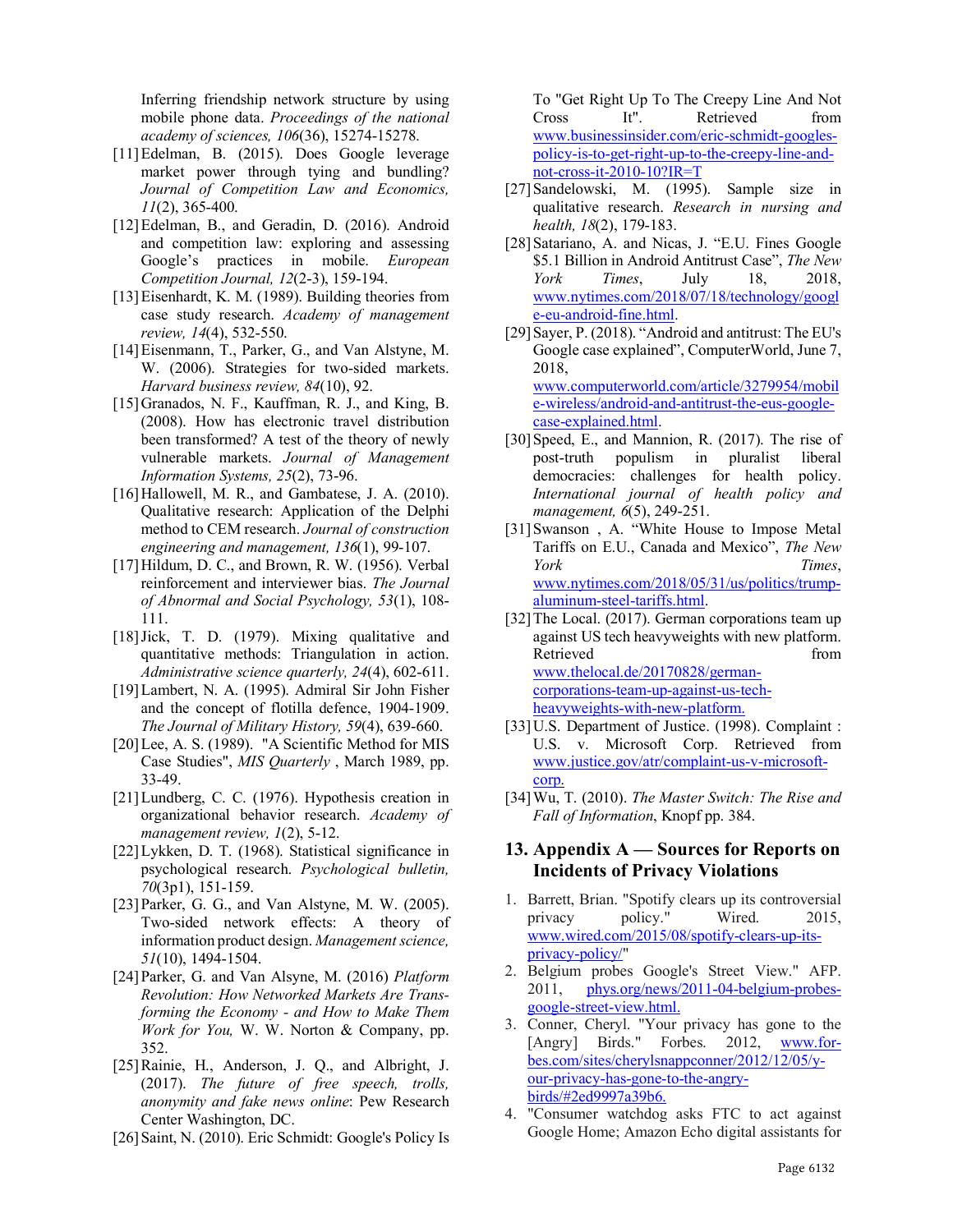Deception, COPPA violation." Consumer Watchdog. 2017, www.prnewswire.com/news-releases/consumer-watchdog-asks-ftc-to-actagainst-google-home-amazon-echo-digital-assistants-for-deception-coppa-violation-300573395.html.

- 5. Crosman, Penny. "Large U.S. banks scramble to meet EU data privacy rules." American Banker. 2018, www.americanbanker.com/news/large-usbanks-scramble-to-meet-eu-data-privacy-rules.
- 6. Deahl, Dani. "Seattle says Facebook has violated its political ad transparency law." The Verge. 2018, www.theverge.com/2018/2/7/16988030/seattle-facebook-violated-political-ad-transparencylaw.
- 7. Eddy, Melissa and Scott, Mark. "Delete hate speech or pay up, Germany tells social media companies." The New York Times. 2017, www.nytimes.com/2017/06/30/business/germany-facebook-google-twitter.html.
- 8. Enright, Allison. "Privacy suit takes aim at Amazon." Digital Commerce 360. 2011, www.digitalcommerce360.com/2011/03/04/privacy-suittakes-aim-amazon/.
- 9. "EU court backs 'right to be forgotten' in Google case." BBC. 2014, www.bbc.com/news/world-europe-27388289.
- 10. "EU Directive 95/46/EC The Data Protection Directive." Data Protection Commission, www.dataprotection.ie/docs/EU-Directive-95-46- EC-Chapter-1/92.htm.
- 11. Fair, Lesley. "FTC settlement with Amazon yields \$70 million for consumers, advice for business." Federal Trade Commission. 2017. www.ftc.gov/news-events/blogs/businessblog/2017/05/ftc-settlement-amazon-yields-70 million-consumers-advice.
- 12. Farivar, Cyrus. "Czech Republic stops Google from further Street View photography." Reuters. 2010, www.dw.com/en/czech-republic-stopsgoogle-from-further-street-view-photography/a-6006085.
- 13. Federal Data Protection Act. German Law Archive. 2017, germaniawarchive.iuscomp.org/?p=712.
- 14. Fioretti, Julia. "EU court rejects Facebook class action suit by privacy activist." Reuters. 2018, www.reuters.com/article/us-eu-court-facebookprivacy/eu-court-rejects-facebook-class-actionsuit-by-privacy-activist-idUSKBN1FD33U.
- 15. Gijzemijter, Martin. "Privacy outrage causes bank to ditch plans for targeted ads based on customers' spending habits." ZDNet. 2014. www.zdnet.com/article/privacy-outrage-causesbank-to-ditch-plans-for-targeted-ads-based-oncustomers-spending-habits/.
- 16. Goodin, Dan. "Researchers find 256 iOS apps that collect users' personal info." Ars Technica. 2015,

arstechnica.com/information-technology/2015/10/researchers-find-256-ios-apps-thatcollect-users-personal-info/.

- 17. "Google bosses convicted in Italy." BBC, 2010, news.bbc.co.uk/2/hi/technology/8533695.stm.
- 18. "Google faces \$18 million fine for web privacy violations: Dutch watchdog." Reuters, 2014, www.reuters.com/article/us-privacy-googledutch/google-faces-18-million-fine-for-web-privacy-violations-dutch-watchdog-idUSKBN0JT1TG20141215.
- 19. "Google loses UK appeal court battle over 'clandestine' tracking." The Guardian. 2015, www.theguardian.com/technology/2015/mar/27/google-loses-uk-appeal-courtbattle-clandestine-tracking.
- 20. Granville, Kevin. "Facebook and Cambridge Analytica: What you need to know as fallout widens." The New York Times. 2018, www.nytimes.com/2018/03/19/technology/facebook-cambridge-analytica-explained.html.
- 21. Greenwald, Glenn et al. "Microsoft handed the NSA access to encrypted messages." The Guardian. 2013, www.theguardian.com/world/2013/jul/11/microsoft-nsa-collaboration-user-data.
- 22. Hattem, Julian. "Verizon to pay \$7M over privacy violations." The Hill. 2014, thehill.com/policy/technology/216514-verizon-to-pay-7-millionover-privacy-violation.
- 23. Hern, Alex. "Uber broke Apple's iOS privacy rules and Tim Cook wasn't happy about it." The Guardian, 2017, www.theguardian.com/technology/2017/apr/24/uber-broke-apple-ios-privacyrules-tim-cook-travis-kalanick.
- 24.Jolly, Ieuan. "Data protection in the United States: Overview." Thomson Reuters Practical Law. 2017, content.next.westlaw.com/Document/I02064fbd1cb611e38578f7ccc38dcbee/Vie w/FullText.html?contextData=(sc.Default)&transitionType=Default&firstPage=true&bhcp=1.
- 25. Kang. Y. Peter. "HSBC to pay \$13M to end privacy row over recorded calls." Law360. 2016, www.law360.com/articles/833597/hsbc-to-pay-13m-to-end-privacy-row-over-recorded-calls.
- 26. Kiss, Jemima. "Google admits collecting Wi-Fi data through Street View cars." The Guardian. 2010, www.theguardian.com/technology/2010/may/15/google-admits-storing-privatedata.
- 27. Koh, Yoree. "Twitter hit with suit claiming it snoops on direct messages." The Wall Street Journal. 2015. www.business-humanrights.org/en/usausers-sue-twitter-for-violating-privacy-laws-byallegedly-intercepting-reading-direct-messages#c127922.
- 28. Lee, Dave. "Lyft investigates privacy abuse claim." BBC. 2018. www.bbc.com/news/technology-42827636.